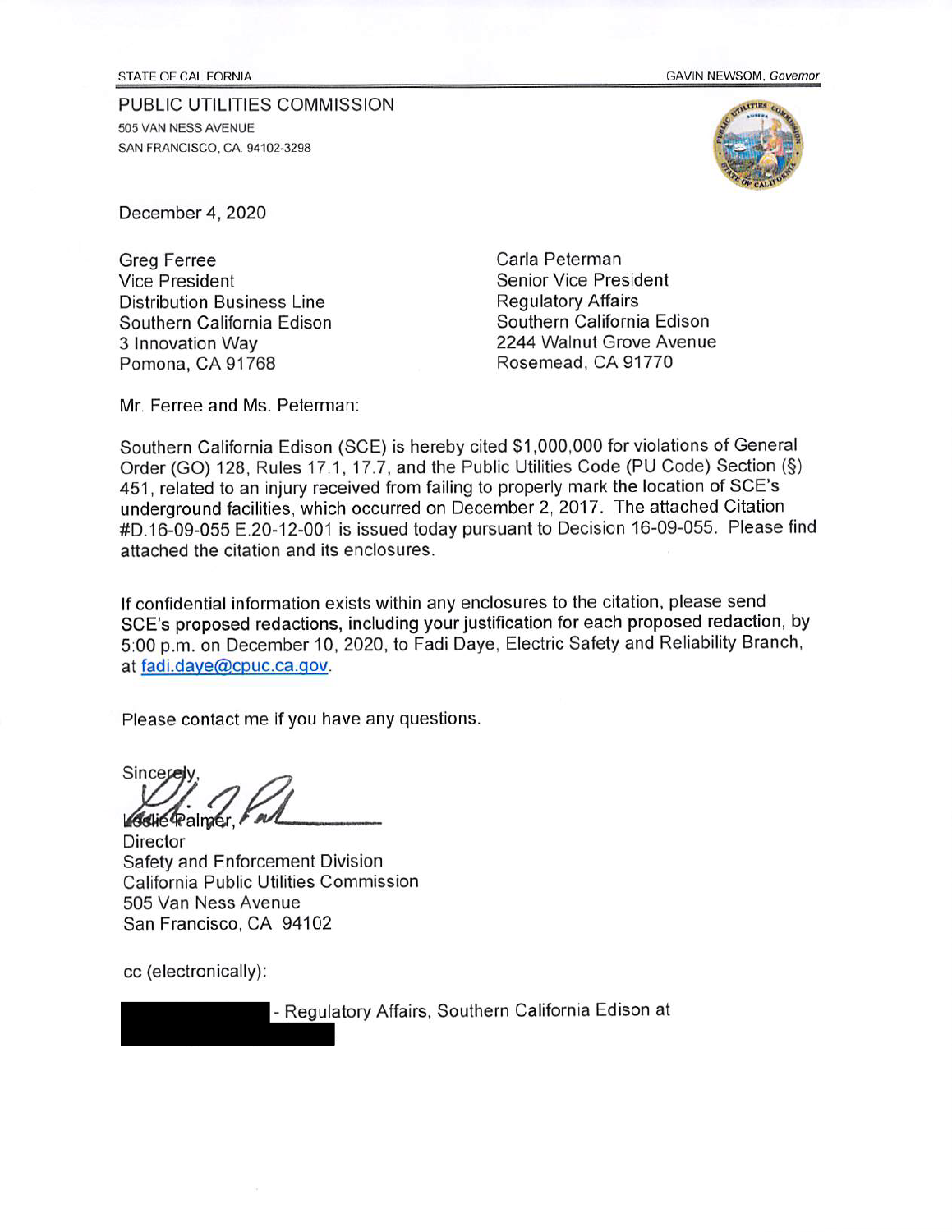

**Citation Date:** December 4, 2020 **Citation #:** D.16-09-055 E.20-12-001 **Utility/Operator ID#:** U338E

## **CITATION ISSUED PURSUANT TO DECISION 16-09-055**

**Electrical Corporation (Utility) To Which Citation is Issued:** 

Southern California Edison (U338E)

## **OFFICERS OF THE RESPONDENT:**

Greg Ferree Vice President Distribution Business Line Southern California Edison 3 Innovation Way Pomona, CA 91768

Carla Peterman Senior Vice President Regulatory Affairs Southern California Edison 2244 Walnut Grove Avenue Rosemead, CA 91770

### **CITATION:**

Southern California Edison Company (SCE or Utility) is cited for four violations that lasted five (5) days each, resulting in a financial penalty of \$1,000,000. The Safety and Enforcement Division (SED) discovered these violations in its investigation of Incident Number E20171202-01, which occurred on December 2, 2017. One person was injured when he cut into an energized underground conductor that had been exposed by excavation activities related to a construction project. The construction company had acquired a valid DigAlert ticket, but SCE failed to properly mark the location of its underground facilities.

### **VIOLATIONS:**

SCE is cited for violating General Order (GO) 128, Rules 17.1 and 17.7, and Public Utilities Code (PU Code), Section (§) 451, as described below. These violations occurred when SCE installed an underground 16 kV conductor in an area of ongoing excavation and failed to mark the location of that conductor on November 28, 2017 and persisted until third-party construction crew members unearthed the conductor during their excavation activities four days later on December 2, 2017. These five days from November 28 to December 2 constitute the five days during which SCE violated these four requirements. One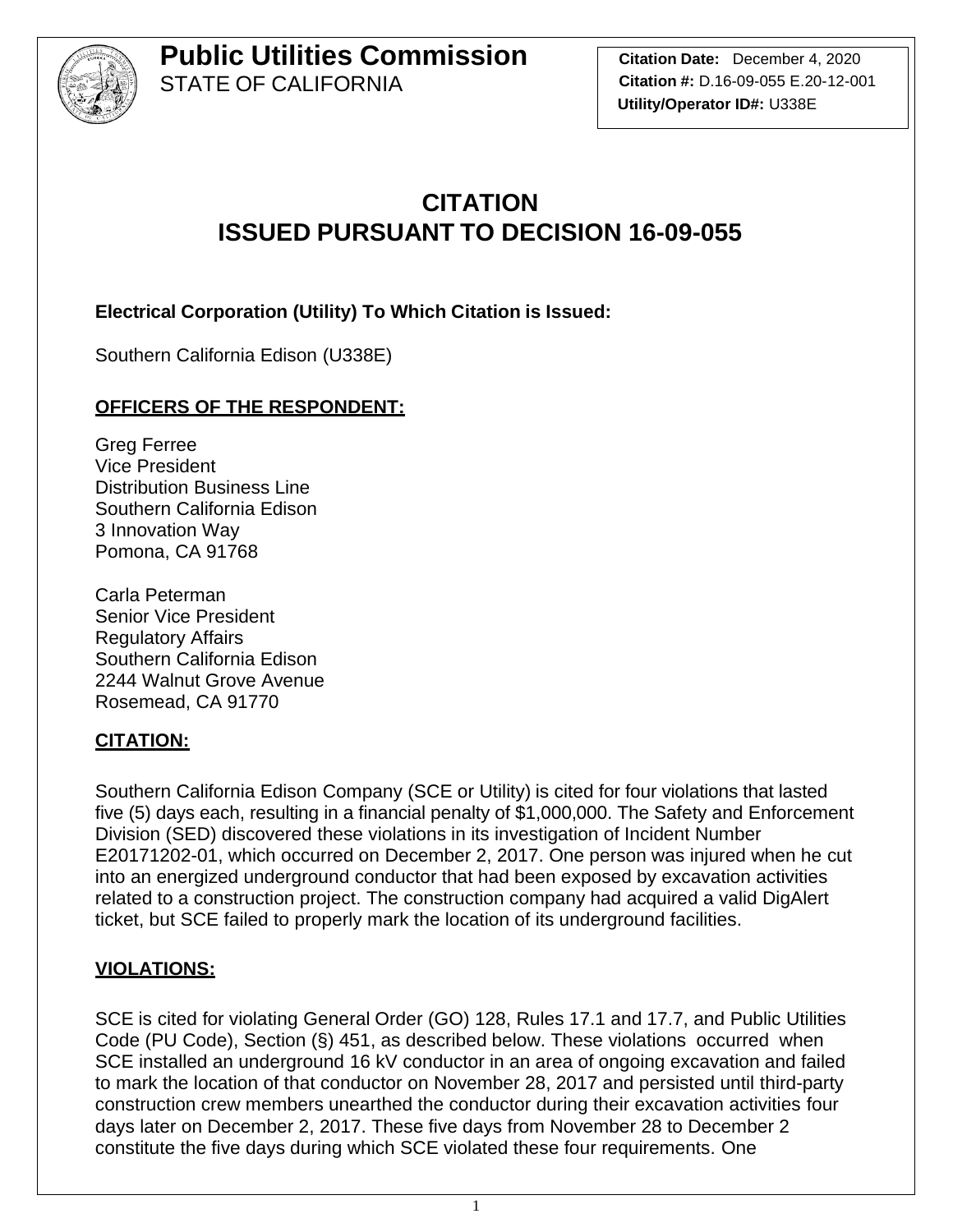

construction worker suffered injuries when he cut into the exposed conductor with a hand-held tool.

On November 8, 2017, Baja Construction obtained a DigAlert ticket from Underground Service Alert (USA) that was valid through December 6, 2017. On November 10, 2017, SCE's locator contractor, UtiliQuest, responded to USA's notification and determined that SCE did not have any underground facilities in the area of excavation. On November 28, 2017, and prior to Baja Construction commencing its excavation, SCE installed and energized an underground 16 kV conductor in the excavation area at 750 Clyde River Place, without informing UtiliQuest or Baja Construction of the new underground installation. On December 2, 2017, Baja Construction commenced excavation and exposed the newly installed 16 kV underground conductor. A foreman electrician for Light & Power, Inc., (a subcontractor working on the same project) examined the exposed conductor and concluded that the conductor had been abandoned since it was not marked. The employee proceeded to cut into the exposed conductor, which created an electrical flash injuring the employee.

SCE delegates its responsibility of locating its underground installations upon request to UtiliQuest, but only provides UtiliQuest with updated underground facility maps on a monthly basis. SCE does not inform UtiliQuest of newly-installed underground conductors at the time of installation.

### **Violations 1 and 2**

### **General Order (GO) 128, Rule 17.1 Design, Construction and Maintenance**, states:

*Electrical supply and communication systems shall be designed, constructed, and maintained for their intended use, regard being given to the conditions under which they are to be operated, to enable the furnishing of safe, proper, and adequate service.*

*For all particulars not specified in these rules, design, construction, and maintenance should be done in accordance with accepted good practice for the given local conditions known at the time by those responsible for the design, construction, or maintenance of [the] communication or supply lines and equipment.*

*All work performed on public streets and highways shall be done in such a manner that the operations of other utilities and the convenience of the public will be interfered with as little as possible and no conditions unusually dangerous to workmen, pedestrians or others shall be established at any time.*

**1. GO 128, Rule 17.1**, requires utilities to operate and maintain their facilities in a safe manner that furnishes a safe environment to the public, utility employees, and contractors. SCE's practice of sharing their updated underground facility maps with their contractor UtiliQuest on a monthly basis creates a dangerous situation for workers in active excavation areas, such as the case in this incident. UtiliQuest was unable to locate and mark the location of the new conductors because UtiliQuest had already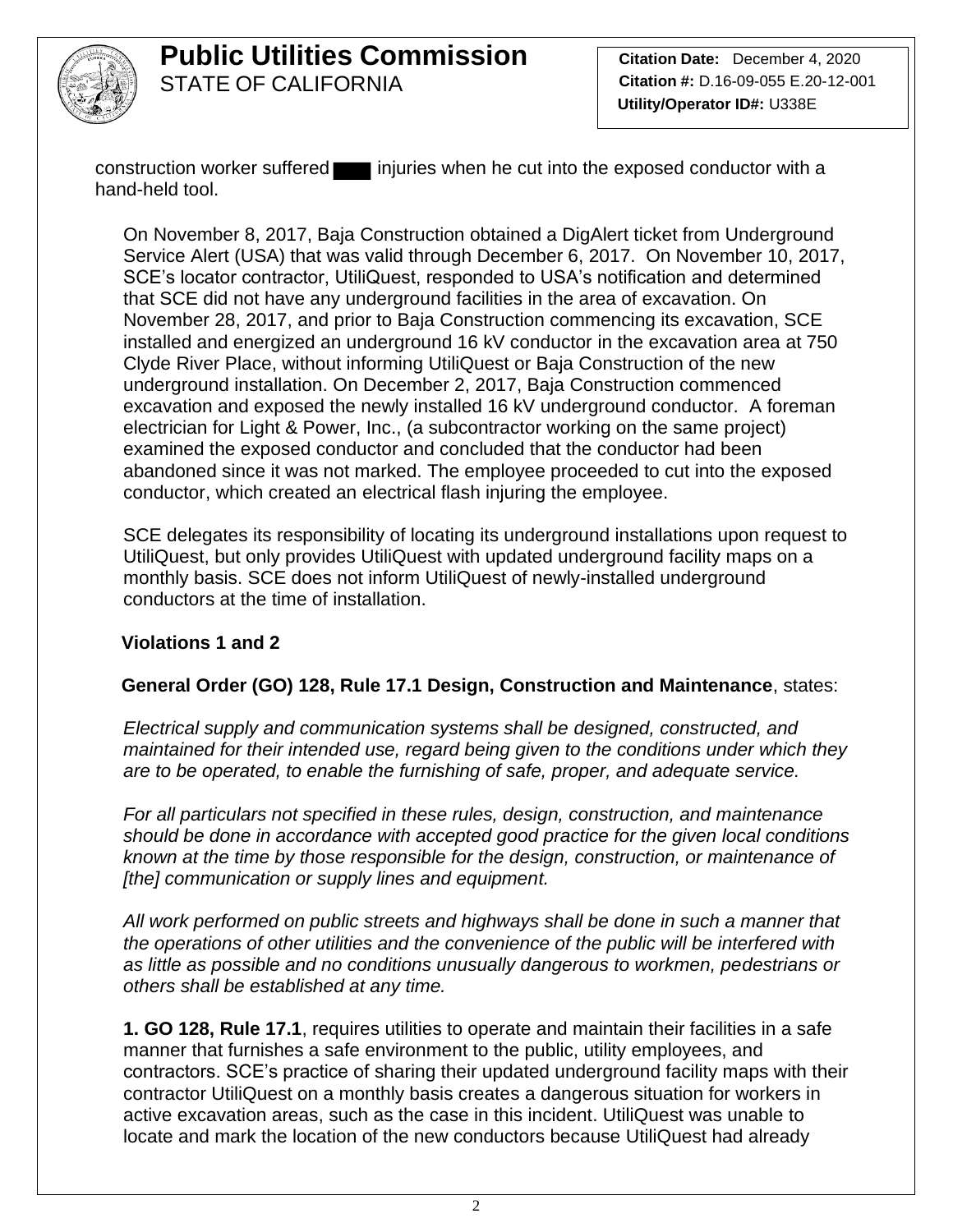

visited the area of excavation and determined that SCE did not have any underground facilities in the area of active excavation.

This hazard could have been mitigated if SCE informed UtiliQuest of the new underground facilities immediately at the time of installation. UtiliQuest could have returned to the site of active excavation and accurately marked the location of the underground 16 kV conductor or informed the excavator of its existence. By installing underground facilities in an active excavation area without marking the location of the new conductors, nor informing the excavator or the locator (UtiliQuest) of the existence of energized underground conductors, SCE created a dangerous condition that resulted in the injury of the foreman electrician for Light & Power, Inc. Therefore, SCE is in violation of GO 128, Rule 17.1, for implementing a policy that creates dangerous conditions and prevents the furnishing of a safe environment for workers.

## **California Government Code § 4216.3(a)(1)(B)** states:

*An operator shall mark newly installed subsurface installations in areas with continuing excavation activity.*

**2. GO 128, Rule 17.1** requires utility companies to perform construction work in accordance with accepted good practices. California Government Code § 4216.3(a)(1)(B) requires operators, such as utility companies, to mark newly installed subsurface installations, such as underground conductors, if they are installed in areas with continuing excavation activity. SCE installed the new 16 kV underground conductor at 750 Clyde River Place while a DigAlert ticket was active and excavation activities were ongoing in the area. However, SCE did not mark the location of that subsurface conductor after installing it. By not following this provision of code, SCE did not conduct work in in accordance with accepted good practice, thus violating GO 128, Rule 17.1 a second time.

### **Violation 3**

#### **General Order 128, Rule 17.7, Location Information,** states:

*Each party operating or owning facilities shall, upon request, provide information as to location of its underground facilities to any other party contemplating underground construction, or work, in the vicinity thereof. Provision of such information by a party will not relieve such other party of his responsibility to locate accurately such underground*  facilities and to exercise reasonable care during construction or work. If at any time *damage or interruption to existing facilities should occur, said other party is enjoined immediately to report such damage to the party owning such damaged or interrupted facilities.*

**GO 128, Rule 17.7**, requires each party operating or owning facilities to, upon request, provide information as to the location of its underground facilities to any other party contemplating underground construction or work in the vicinity thereof. Baja Construction obtained a valid DigAlert ticket prior to commencing its excavation activities and had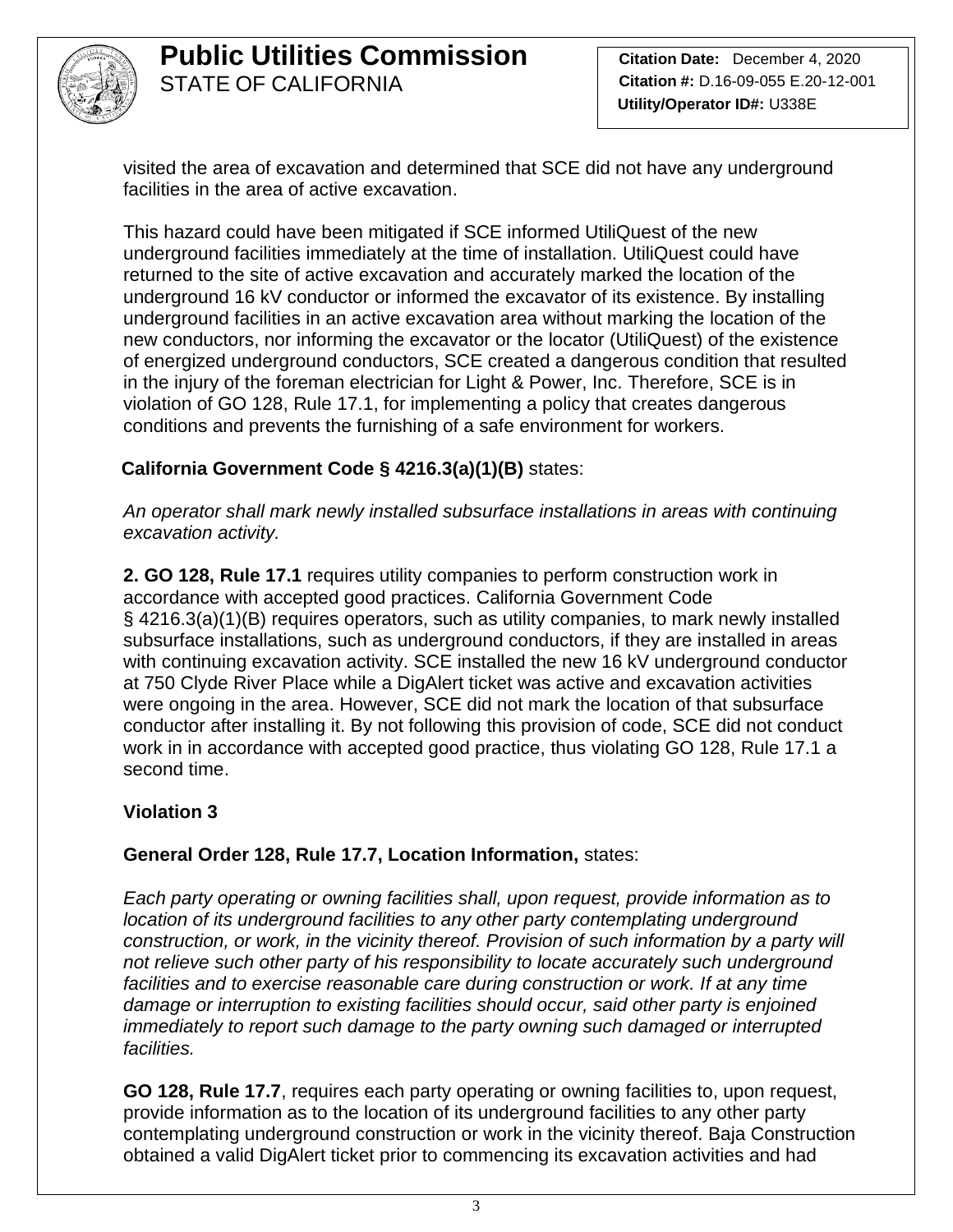

**Citation Date:** December 4, 2020 **Citation #:** D.16-09-055 E.20-12-001 **Utility/Operator ID#:** U338E

received information from SCE about its underground facilities, but SCE failed to mark the newly installed conductor and did not provide that information to UtiliQuest or directly to Baja Construction. SCE violated General Order 128, Rule 17.7, by failing to provide accurate information to Baja Construction about SCE's underground facilities upon request, and by failing to ensure that its underground facilities were marked properly prior to excavation as requested.

#### **Violation 4**

**California Public Utilities Code (PU Code) § 451**, states in part:

*Every public utility shall furnish and maintain such adequate, efficient, just, and reasonable service, instrumentalities, equipment, and facilities, including telephone*  facilities, as defined in Section 54.1 of the Civil Code, as are necessary to promote the *safety, health, comfort, and convenience of its patrons, employees, and the public*.

SCE installed a new 16 kV underground conductor in an active excavation area without marking the conductor, without informing the excavator Baja Construction who had a valid DigAlert ticket, and without informing SCE's locator UtiliQuest who is responsible for locating and marking SCE's underground facilities. Therefore, SCE is in violation of PU Code § 451 for failing to furnish its services as necessary to promote the safety and health of the public and employees.

### **ENCLOSURES:**

The following enclosures were used to establish the findings of fact:

*Enclosure 1 – SED Incident Investigation Report, dated January 19, 2018 Enclosure 2 – SED Notice of Violation (NOV), dated July 27, 2020 Enclosure 3 – SCE Response to SED's NOV, dated August 27, 2020 Enclosure 4 – SCE's Initial Incident Report Enclosure 5 – SCE's Section 315 Letters*

### **STATEMENT OF FACTS**

The above violations are documented in the attached *Enclosure 1 – SED Incident Investigation Report* which is based on the following: SED's field observations and measurements; SED interviews with witnesses and SCE and UtiliQuest personnel; and SED's review of SCE's records and data request responses.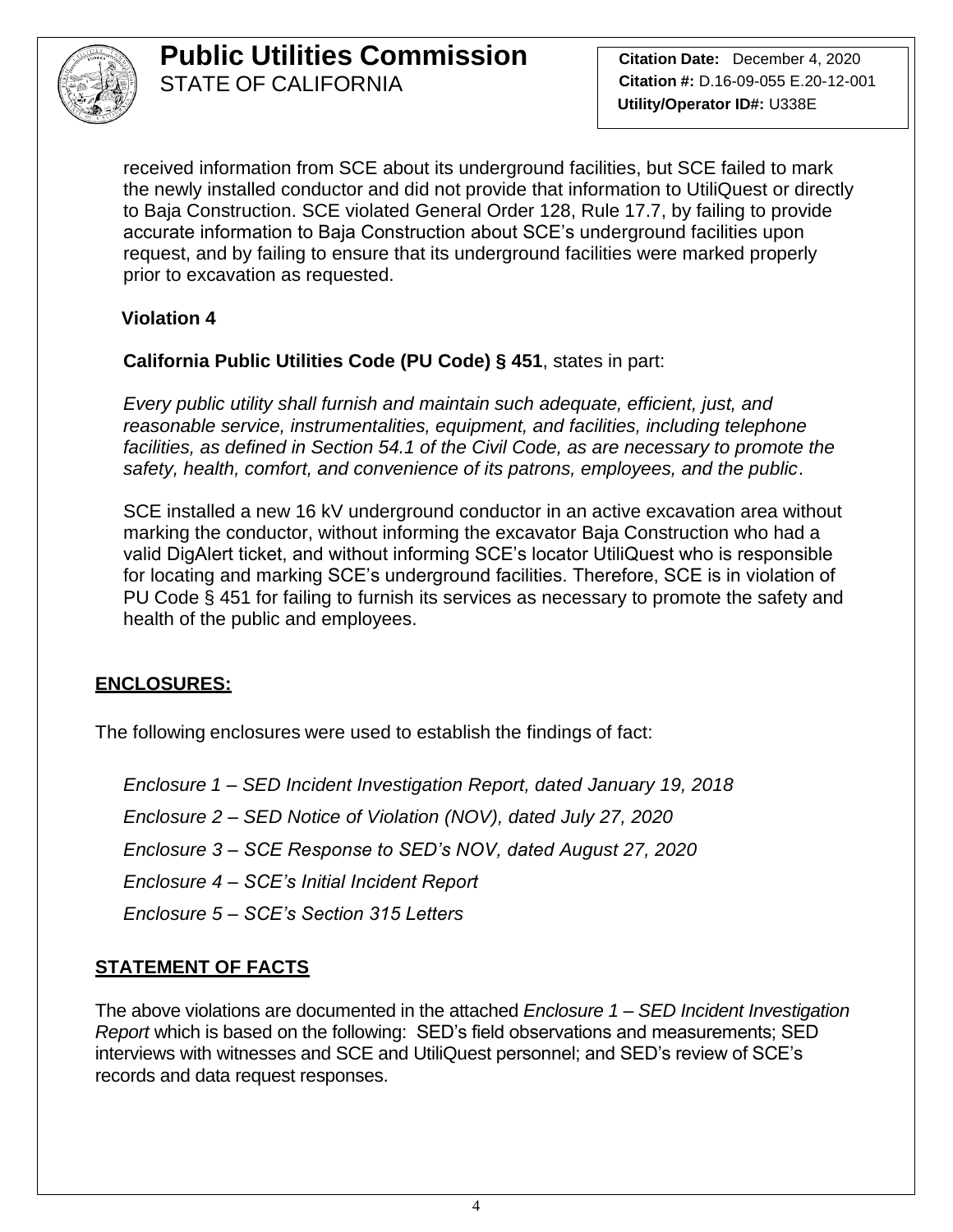

# **Public Utilities Commission**

STATE OF CALIFORNIA

## **SED CITATION ANALYSIS**

| <b>Element</b>                                         | <b>Staff Finding</b>                                                                                                                                                                                                                                                                                                                                                                                      |
|--------------------------------------------------------|-----------------------------------------------------------------------------------------------------------------------------------------------------------------------------------------------------------------------------------------------------------------------------------------------------------------------------------------------------------------------------------------------------------|
| Number of violation(s) and<br>duration of violation(s) | One violation of GO 128, Rule 17.1, from November<br>28, 2017 to December 2, 2017 (5 days) for<br>implementing a policy that creates dangerous<br>conditions and prevents the furnishing of a safe<br>environment for workers.                                                                                                                                                                            |
|                                                        | One violation of GO 128, Rule 17.1, for failing to<br>follow accepted good practices as required by<br>California Government Code $\S$ 4216.3(a)(1)(B) from<br>November 28, 2017 to December 2, 2017 (5 days).<br>California Government Code § 4216.3(a)(1)(B)<br>requires SCE to mark the location of the new<br>underground conductor that it installed in an area of<br>ongoing excavation activities. |
|                                                        | One violation of GO 128, Rule 17.7, from November<br>28, 2017 to December 2, 2017, (5 days) for failing to<br>ensure that its underground facilities were marked<br>properly prior to excavation as requested (Baja<br>Construction had requested underground facility<br>location information and had a valid DigAlert ticket).                                                                          |
|                                                        | One violation of PU Code § 451 from November 28,<br>2017 to December 2, 2017 (5 days) for not furnishing<br>its services as necessary to promote the safety of the<br>public and employees.                                                                                                                                                                                                               |
|                                                        |                                                                                                                                                                                                                                                                                                                                                                                                           |
| Severity or gravity of the offense                     | The incident resulted in burn injuries to one individual<br>that resulted in his hospitalization.                                                                                                                                                                                                                                                                                                         |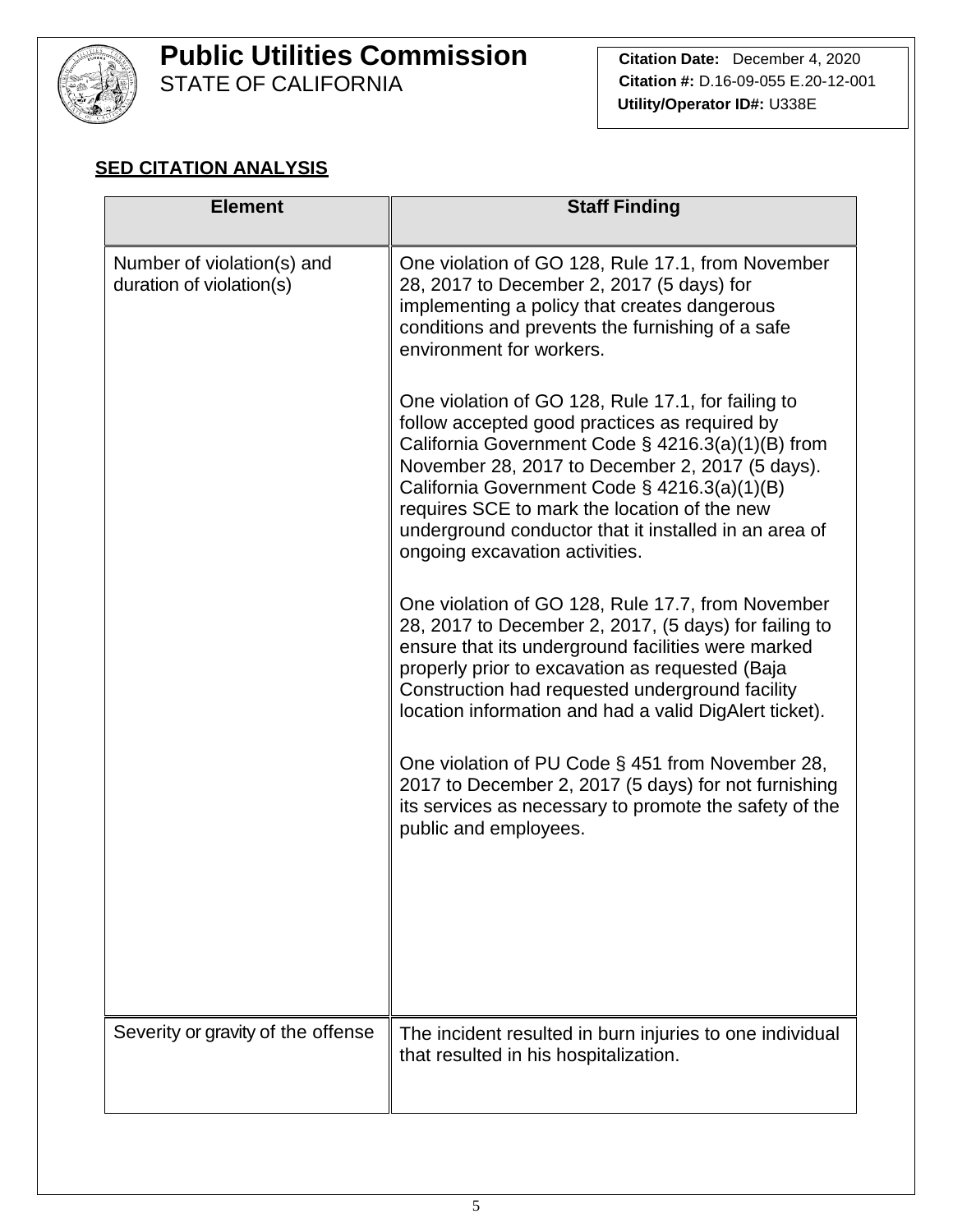

**Citation Date:** December 4, 2020 **Citation #:** D.16-09-055 E.20-12-001 **Utility/Operator ID#:** U338E

| <b>Element</b>         | <b>Staff Finding</b>                                                                                                                                                                                                                                                                                                                                                                                                                                                                                                 |
|------------------------|----------------------------------------------------------------------------------------------------------------------------------------------------------------------------------------------------------------------------------------------------------------------------------------------------------------------------------------------------------------------------------------------------------------------------------------------------------------------------------------------------------------------|
| Conduct of the utility | GO 128, Rule 17.7, requires the owners of<br>underground conductors to provide location<br>information upon request to any individual or entity<br>contemplating excavation or construction activities<br>upon request. SCE delegates this responsibility to its<br>contractor UtiliQuest.                                                                                                                                                                                                                           |
|                        | SCE did not inform UtiliQuest of new underground<br>facilities at the time of installation. Instead, SCE<br>provided updated facility maps to UtiliQuest on a<br>monthly basis. This becomes a hazardous practice in<br>instances such as this one, where SCE installs a new<br>underground conductor in an area of ongoing<br>excavation activity, but fails to mark the location of the<br>conductor as required by California Government Code<br>$\S$ 4216.3(a)(1)(B).                                            |
|                        | If SCE had immediately informed UtiliQuest of the<br>new installation, UtiliQuest staff could have informed<br>SCE that the new conductor had been installed in an<br>area of ongoing excavation with a valid DigAlert ticket.<br>SCE could also require UtiliQuest to re-visit the area<br>immediately, or contact USA to amend or revoke the<br>active DigAlert ticket. Since SCE did not inform<br>UtiliQuest of the newly installed conductor, UtiliQuest<br>had no reason to take further action on the matter. |
|                        | SCE installed the new conductor in an area of<br>ongoing excavation on November 28, 2017 but did not<br>mark the location of the conductor with paint or any<br>other visible marker. This created an unusually<br>dangerous situation for the contractors working in the<br>area. Not only was a live conductor present in their<br>excavation area, but they also had a valid and active<br>DigAlert ticket assuring them that no live conductors<br>were present.                                                 |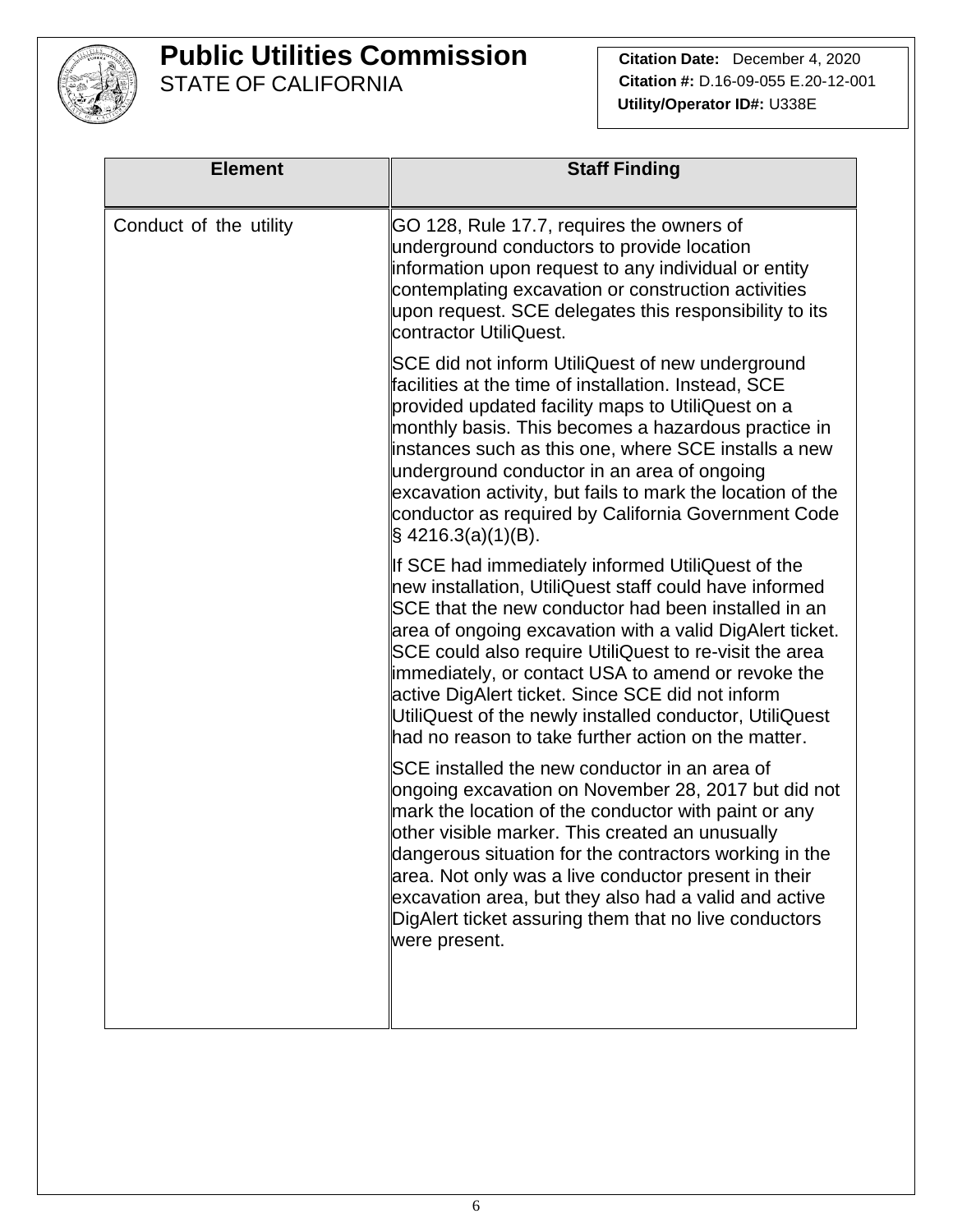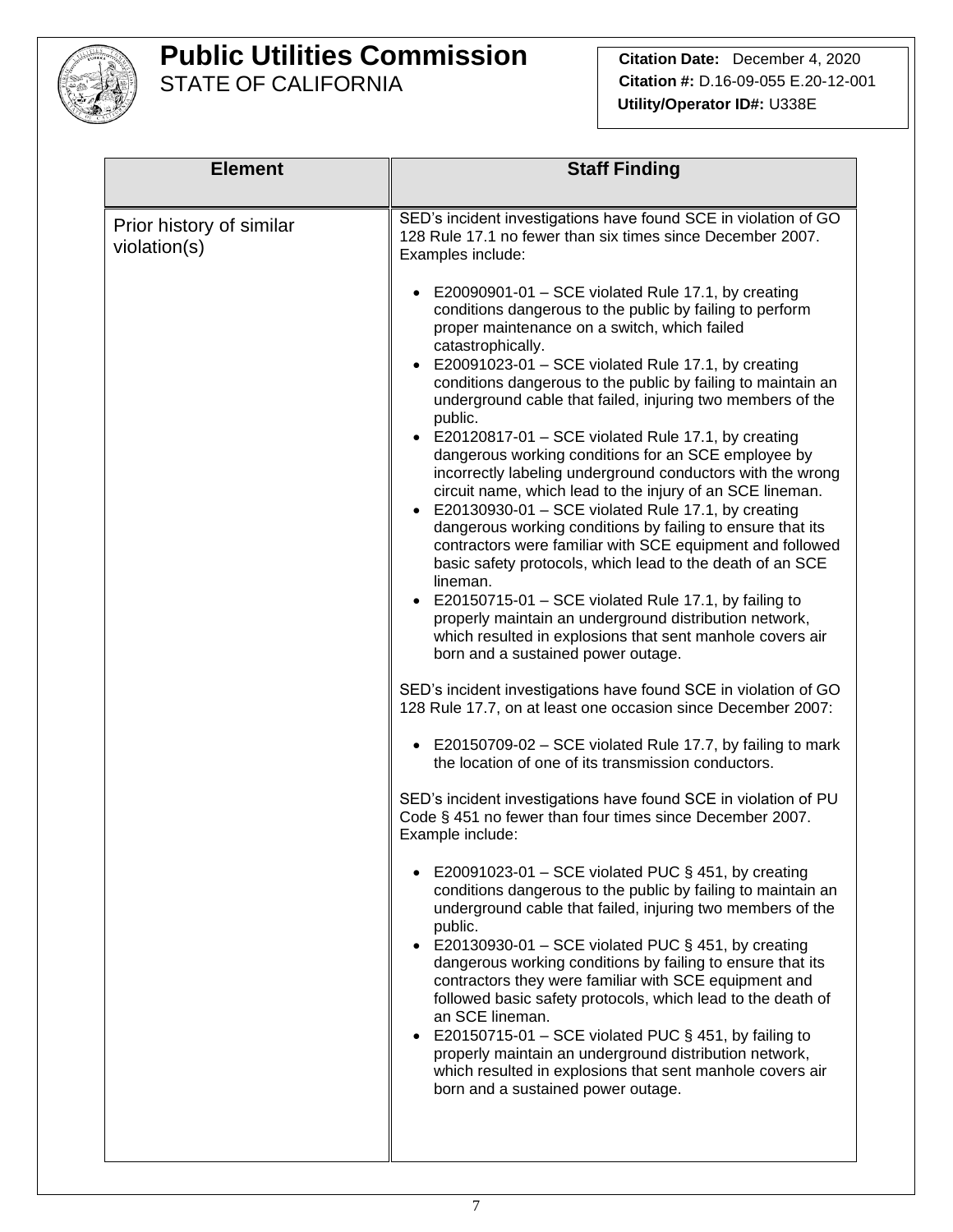

| <b>Element</b>                                                               | <b>Staff Finding</b>                                                                                                                                                                                                                                                                                                                                                                                                                                                                                                                                                                                                                                                                                                                                                                                                                                                                                                                                                                                                                                                                                                                                                                                                                                                                                                                                                                                      |
|------------------------------------------------------------------------------|-----------------------------------------------------------------------------------------------------------------------------------------------------------------------------------------------------------------------------------------------------------------------------------------------------------------------------------------------------------------------------------------------------------------------------------------------------------------------------------------------------------------------------------------------------------------------------------------------------------------------------------------------------------------------------------------------------------------------------------------------------------------------------------------------------------------------------------------------------------------------------------------------------------------------------------------------------------------------------------------------------------------------------------------------------------------------------------------------------------------------------------------------------------------------------------------------------------------------------------------------------------------------------------------------------------------------------------------------------------------------------------------------------------|
| Self-reporting of the violation                                              | Not self-reported; SED discovered the violations<br>during investigation of the reported incident.                                                                                                                                                                                                                                                                                                                                                                                                                                                                                                                                                                                                                                                                                                                                                                                                                                                                                                                                                                                                                                                                                                                                                                                                                                                                                                        |
| Financial resources of the utility                                           | Approximately 5 million electric residential and<br>commercial accounts, serving about 15 million people,<br>\$12.31 billion in revenue in 2019.                                                                                                                                                                                                                                                                                                                                                                                                                                                                                                                                                                                                                                                                                                                                                                                                                                                                                                                                                                                                                                                                                                                                                                                                                                                          |
| The totality of the<br>circumstances                                         | Aggravating factors include:<br>• The injuries suffered by the contractor employee;<br>• SCE's policy to update its maps with any newly installed underground<br>facilities only on a monthly basis;<br>• SCE's practice of not informing its locator, UtiliQuest immediately after<br>new underground facilities have been installed;<br>• SCE's action to install a new underground conductor in an active<br>excavation area without informing any of the contractors or excavators<br>working in the active site and with the knowledge and understanding<br>that coming into contact with an underground energized facility could<br>lead to fatalities.<br>Mitigating factors include:<br>• SCE's general cooperation with SED for the duration of the<br>investigation;<br>• SCE possession of adequate and sufficient financial resources to pay<br>the penalties;<br>• SCE's commitment to work with UtiliQuest to increase the speed and<br>frequency that underground facility maps are updated and to also<br>provide additional education to third party excavator contractors<br>concerning their required responsibilities in the event of discovering<br>unmarked underground facilities (SCE alleges that the contractor<br>workers present violated "industry protocol" by failing to perform due<br>diligence regarding the status of the excavated conductor prior to<br>cutting it). |
| The role of precedent                                                        | N/A                                                                                                                                                                                                                                                                                                                                                                                                                                                                                                                                                                                                                                                                                                                                                                                                                                                                                                                                                                                                                                                                                                                                                                                                                                                                                                                                                                                                       |
| <b>Resultant Citation Taking All</b><br><b>Of These Factors Into Account</b> | \$1,000,000 consistent with the administrative limit<br>on citations adopted in Decision 16-09-055.                                                                                                                                                                                                                                                                                                                                                                                                                                                                                                                                                                                                                                                                                                                                                                                                                                                                                                                                                                                                                                                                                                                                                                                                                                                                                                       |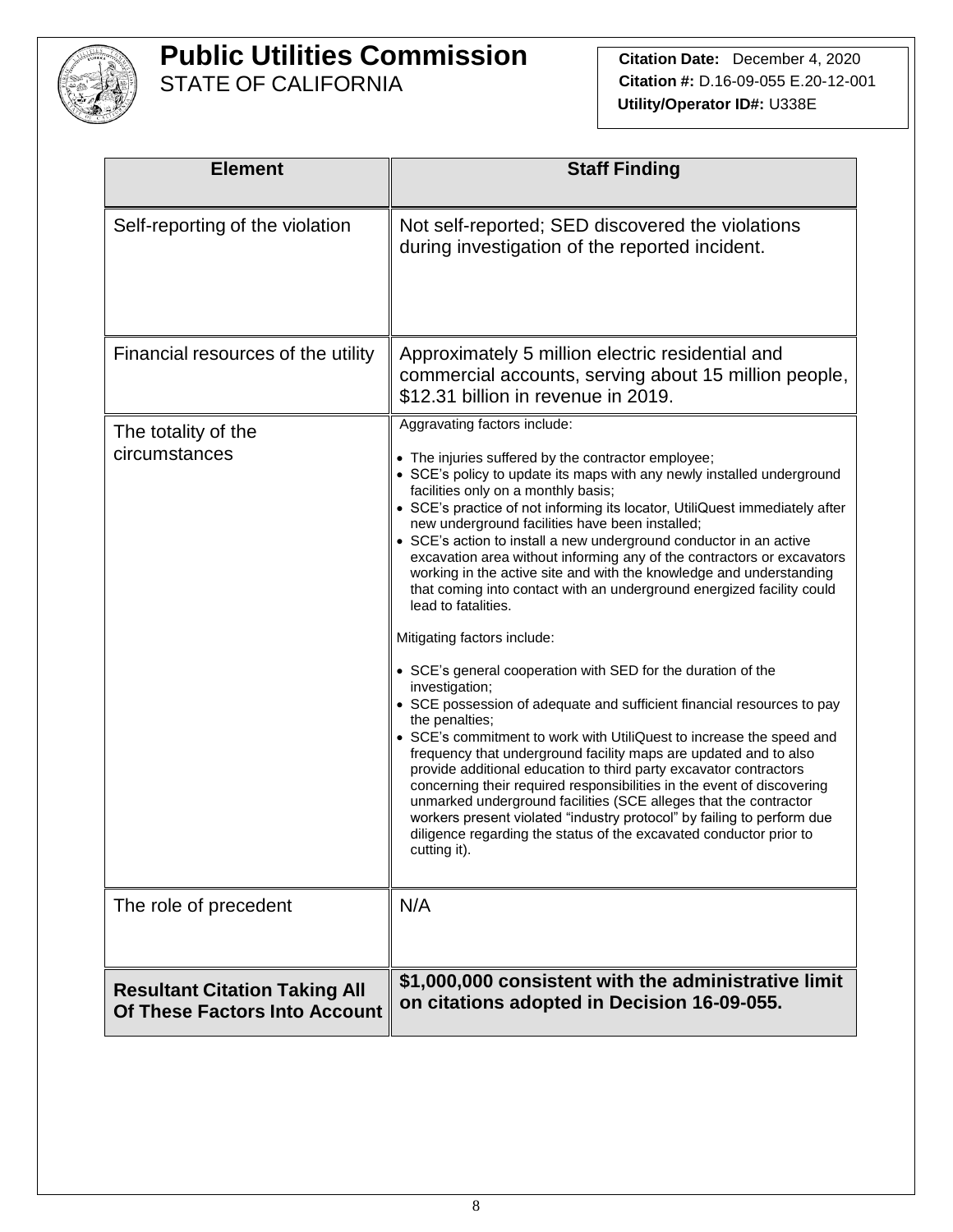

**Citation Date:** December 4, 2020 **Citation #:** D.16-09-055 E.20-12-001 **Utility/Operator ID#:** U338E

#### **RESPONSE:**

Respondent is called upon to provide a response to this Citation by: **5:00 PM on January 4, 2021**. By way of such response, Respondent, **within 30 calendar days,** must either pay the amount of the penalty set forth in this citation<sup>1</sup>, or appeal<sup>2</sup> the citation. In addition, the Respondent must do one of the following:

- (1) For violations constituting immediate safety hazards: Respondent must immediately correct the immediate safety hazards.
- (2) For violations that do not constitute immediate safety hazards: Violations that do not constitute immediate safety hazards must be corrected within 30 days after the citation is served. If said violations that do not constitute immediate safety hazards cannot be corrected within 30 days, then the Respondent must submit a detailed Compliance Plan to the Director of SED within 30 days after the citation issues, unless the utility and the Director of SED, before the expiration of the 30 day period, agree in writing to another date, reflecting the soonest that the Respondent can correct the violations. The Compliance Plan must provide a detailed description of when the violation will be corrected, the methodology to be utilized, and a statement supported by a declaration from the Respondent's Chief Executive Officer or appropriate designee (CEO Declaration) stating that in the Respondent's best judgment, the time that will be taken to correct the violation will not affect the safety or integrity of the operating system or endanger public safety.

Note: Respondent will forfeit the right to appeal the citation by failing to do one of the options outlined above within 30 days. Payment of a citation or filing a Notice of Appeal does not excuse the Respondent from curing the violation. The amount of the penalty may continue to accrue until a Notice of Appeal is filed. Penalties are stayed during the appeal process. A late payment will be subject to a penalty of 10% per year, compounded daily and to be assessed beginning the calendar day following the payment-due date. The Commission may take additional action to recover any unpaid fine and ensure compliance with applicable statutes and Commission orders.

\_\_\_\_\_\_\_\_\_\_\_\_\_\_\_\_\_\_\_\_\_\_\_\_\_\_\_\_ 1 For fines paid pursuant to Pub. Util. Code §2107 and D.16-09-055 Respondent shall submit a certified check payable to California Public Utilities Commission using the attached Citation Payment Form. Upon payment, the fine will be deposited in the State Treasury to the credit of the General Fund and this citation will become final.

<sup>2</sup> Respondent may Appeal this citation by completing and submitting a Notice of Appeal Form. Please see the attached document, "Directions For Submitting An Appeal To A Citation Issued Pursuant to Decision 16-09-055" for information on the appeals process and the attached "Notice of Appeal Of Citation Form."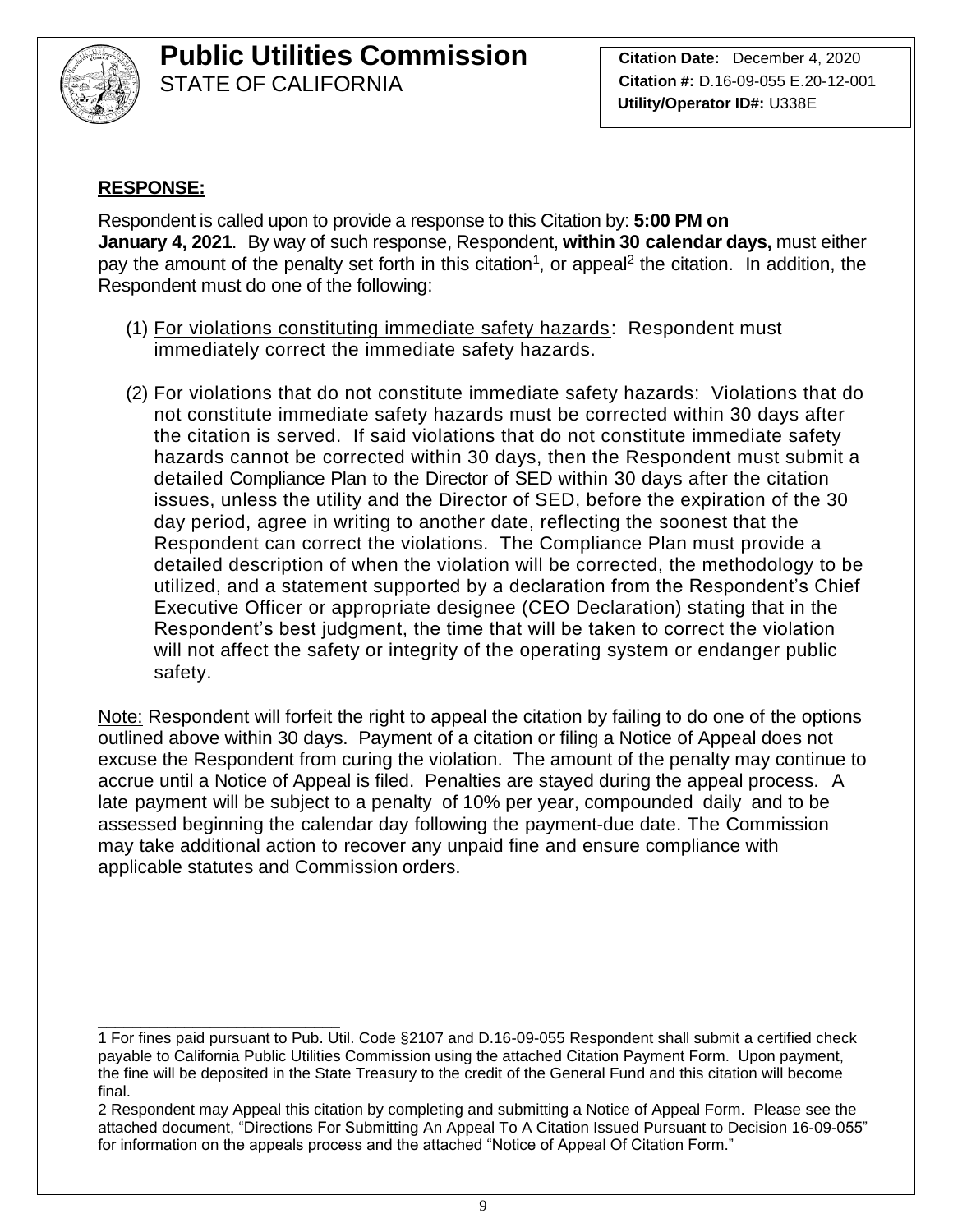

Citation Date: December 4, 2020 Citation #: D.16-09-055 E.20-12-001 Utility/Operator ID#: U338E

#### **NOTIFICATION TO LOCAL AUTHORITIES:**

As soon as is reasonable and necessary, and no later than 10 calendar days after service of the citation is effected, Respondent must provide a notification to the Chief Administrative Officer or similar authority in the city and county where the violation occurred. Within 10 days of providing such notification, Respondent must serve an affidavit to the Director of SED, at the mail or e-mail address noted below, attesting that the local authorities have been notified; the date(s) for when notification was provided; and the name(s) and contact information for each local authority so notified.

The CPUC expects the Utility to take actions, as soon as feasible, to correct, mitigate, or otherwise make safe all violations noted on the Citation regardless of the Utility's intentions to accept or appeal the violation(s) noted in the Citation.

Leslie Palmer **Director** Safety and Enforcement Division **California Public Utilities Commission** 505 Van Ness Avenue San Francisco, CA 94102 Leslie.Palmer@cpuc.ca.gov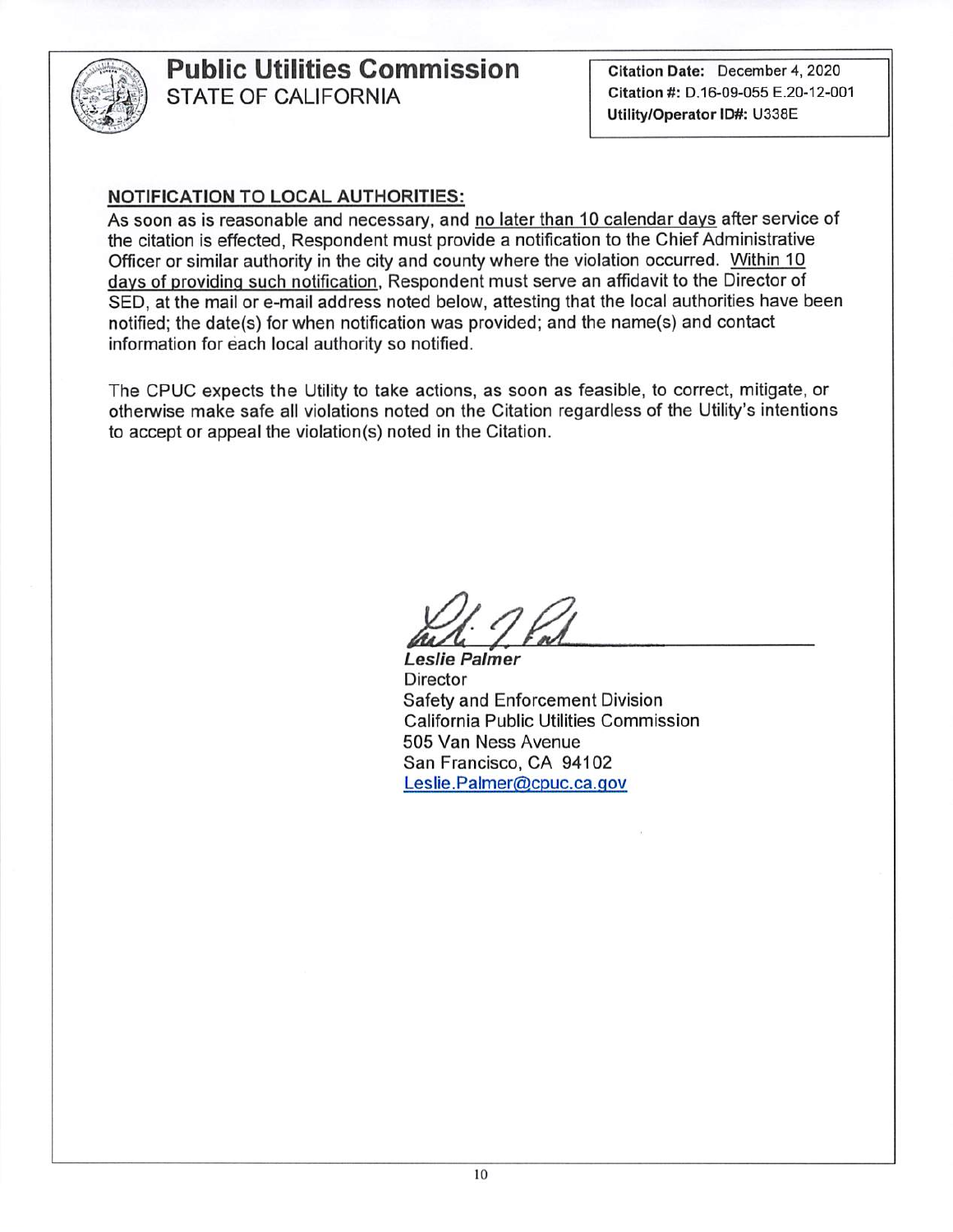

**Citation Date:** December 4, 2020 **Citation #:** D.16-09-055 E.20-12-001 **Utility/Operator ID#:** U338E

## **CITATION PAYMENT FORM**

| 1 (we)                                                                                 | hereby agree to comply with this citation |  |  |  |
|----------------------------------------------------------------------------------------|-------------------------------------------|--|--|--|
|                                                                                        |                                           |  |  |  |
|                                                                                        |                                           |  |  |  |
| all work to make permanent corrections to any mitigated, or otherwise remaining        |                                           |  |  |  |
| concerns related to the violation(s) will be completed as noted in the Compliance Plan |                                           |  |  |  |
| we have submitted to the Director of SED and, herewith, pay a fine in the amount of    |                                           |  |  |  |
| \$ as included in the citation.                                                        |                                           |  |  |  |

Signature of Electrical Corporation's Treasurer, Chief Financial Officer, or President/Chief Executive Officer, or delegated Officer thereof

(Signature) (Date)

(Printed Name and Title)

Payment must be with a certified check made payable to the *California Public Utilities Commission* and sent to the below address. Please include the citation number on the memorandum line of the check to ensure your payment is properly applied.

> **California Public Utilities Commission Attn: Fiscal Office 505 Van Ness Avenue San Francisco, CA 94102-3298**

**NOTE**: A copy of the completed Citation Payment Form must be sent to the Director of the Safety and Enforcement Division, via email or regular mail, to the address provided on the Citation.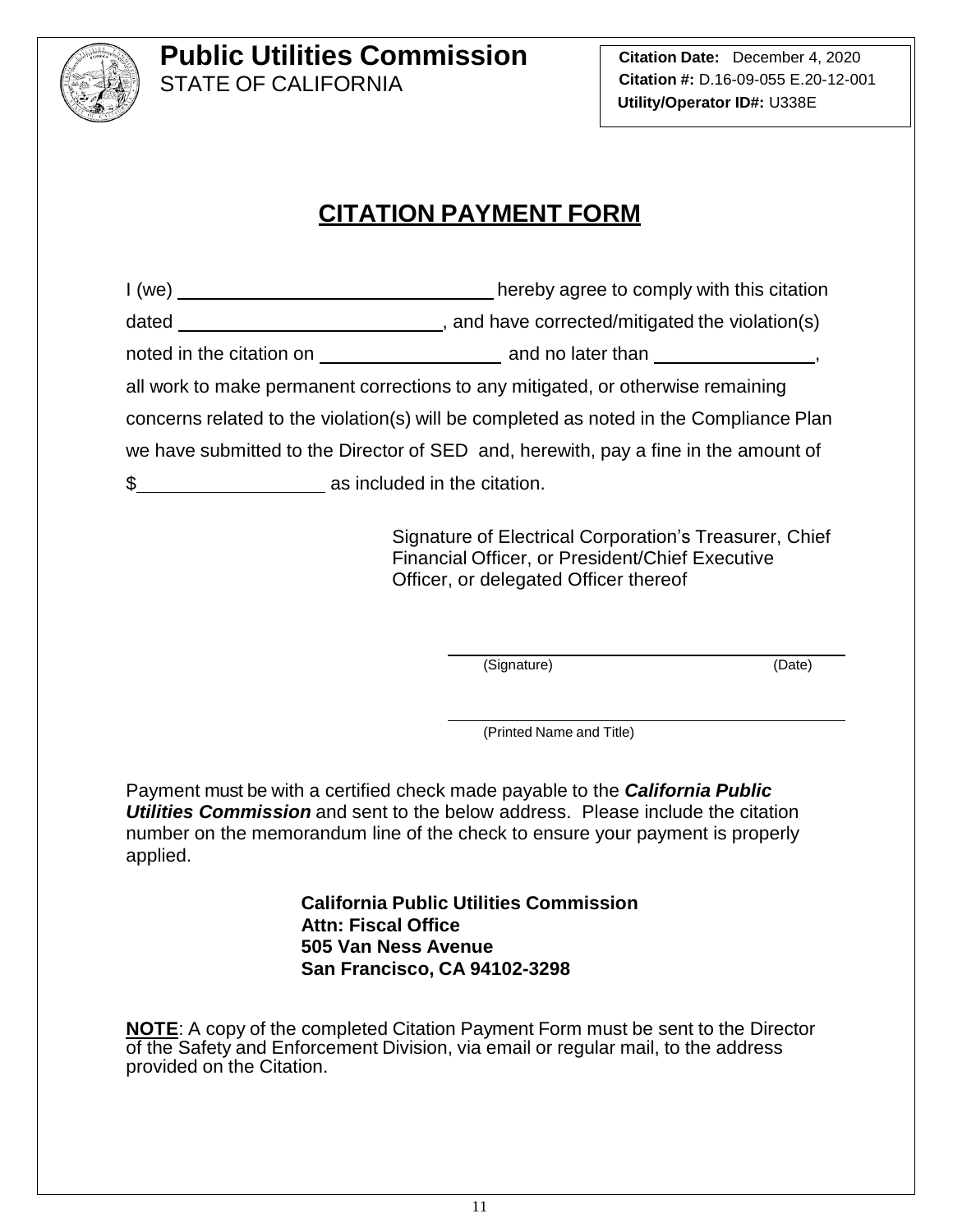

## **DIRECTIONS FOR SUBMITTING AN APPEAL TO A CITATION ISSUED PURSUANT TO DECISION 16-09-055**

Within 30 calendar days of the Respondent being served with a *CITATION ISSUED PURSUANT TO DECISION 16-09-055*, Respondent may appeal the citation. Beyond 30 calendar days of being served with the citation, Respondent is in default and, as a result, is considered as having forfeited rights to appeal the citation. The Respondent must still correct the violation(s) as instructed in the Response section of this citation.

To appeal the citation, Appellant must file a Notice of Appeal (including a completed title page complying with Rule 1.6 of the Commission's Rules of Practice and Procedure, and attached Notice of Appeal Form) along with copies of any materials the Appellant wants to provide in support of its appeal with the Commission's Docket Office **and** must serve the Notice of Appeal, at a minimum, on

- 1) The Chief Administrative Law Judge (with an electronic copy to: [ALJ\\_Div\\_Appeals\\_Coordinator@cpuc.ca.gov\)](mailto:ALJ_Div_Appeals_Coordinator@cpuc.ca.gov),
- 2) The Director of the Safety and Enforcement Division
- 3) The Executive Director
- 4) General Counsel
- 5) The Director of the Office of Ratepayer Advocates

at the address listed below within 30 calendar days of the date on which the Appellant is served the Citation. The Appellant must file a proof of service to this effect at the same time the Appellant files the Notice of Appeal. The Notice of Appeal must at a minimum state: (a) the date of the citation that is appealed; and (b) the rationale for the appeal with specificity on all grounds for the appeal of the citation.

*California Public Utilities Commission 505 Van Ness Ave. San Francisco, CA 94102 Attn: <Insert Title>*

**NOTE:** Submission of a *Notice of Appeal Form* in no way diminishes Appellant's responsibility for correcting the violation described in the citation, or otherwise ensuring the safety of facilities or conditions that underlie the violations noted in the Citation.

Ex Parte Communications as defined by Rule 8.1(c) of the Commission's Rules of Practice and Procedure, are prohibited from the date the citation is issued through the date a final order is issued on the citation appeal.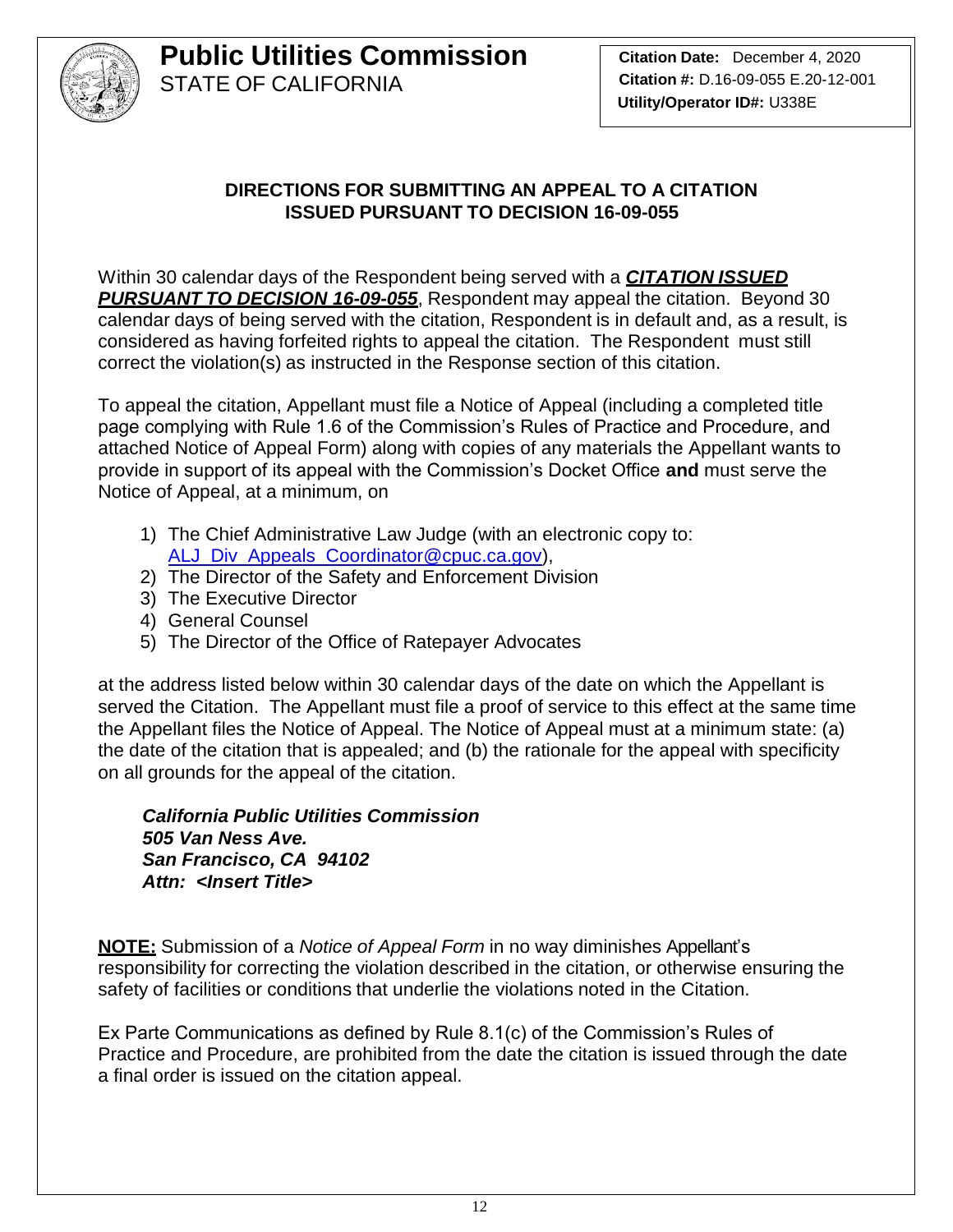

After receipt of the Appellant's *Notice of Appeal Form*, a hearing will be convened before an Administrative Law Judge. At least ten days before the date of the hearing, the Appellant will be notified and provided with the location, date, and time for the hearing. At the hearing,

- (a) Appellant may be represented by an attorney or other representative, but any such representation shall be at the sole expense of the Appellant;
- (b) Appellant may request a transcript of the hearing, but must pay for the cost of the transcript in accordance with the Commission's usual procedures;
- (c) Appellant is entitled to the services of an interpreter at the Commission's expense upon written request to the Chief Administrative Law Judge not less than five business days prior to the date of the hearing;
- (d) Appellant is entitled to a copy of or electronic reference to "Resolution ALJ-299 Establishing Pilot Program Citation Appeal and General Order I56 Appellate Rules (Citation Appellate Rules)"; and
- (e) Appellant may bring documents to offer in evidence (Rule 13.6 (Evidence) of the Commission's Rules of Practice and Procedure applies) and/or call witnesses to testify on Appellant's behalf. At the Commission's discretion, the hearing in regard to the Appellant's appeal can be held in a CPUC hearing room at either of the following locations:

## **San Francisco**: **Los Angeles:**

San Francisco, CA 94102 Los Angeles, CA 90013

505 Van Ness Avenue 320 West 4<sup>th</sup> Street, Suite 500

The hearing(s) held in regard to the Appellant's appeal will be adjudicated in conformance with all applicable Public Utilities Code requirements.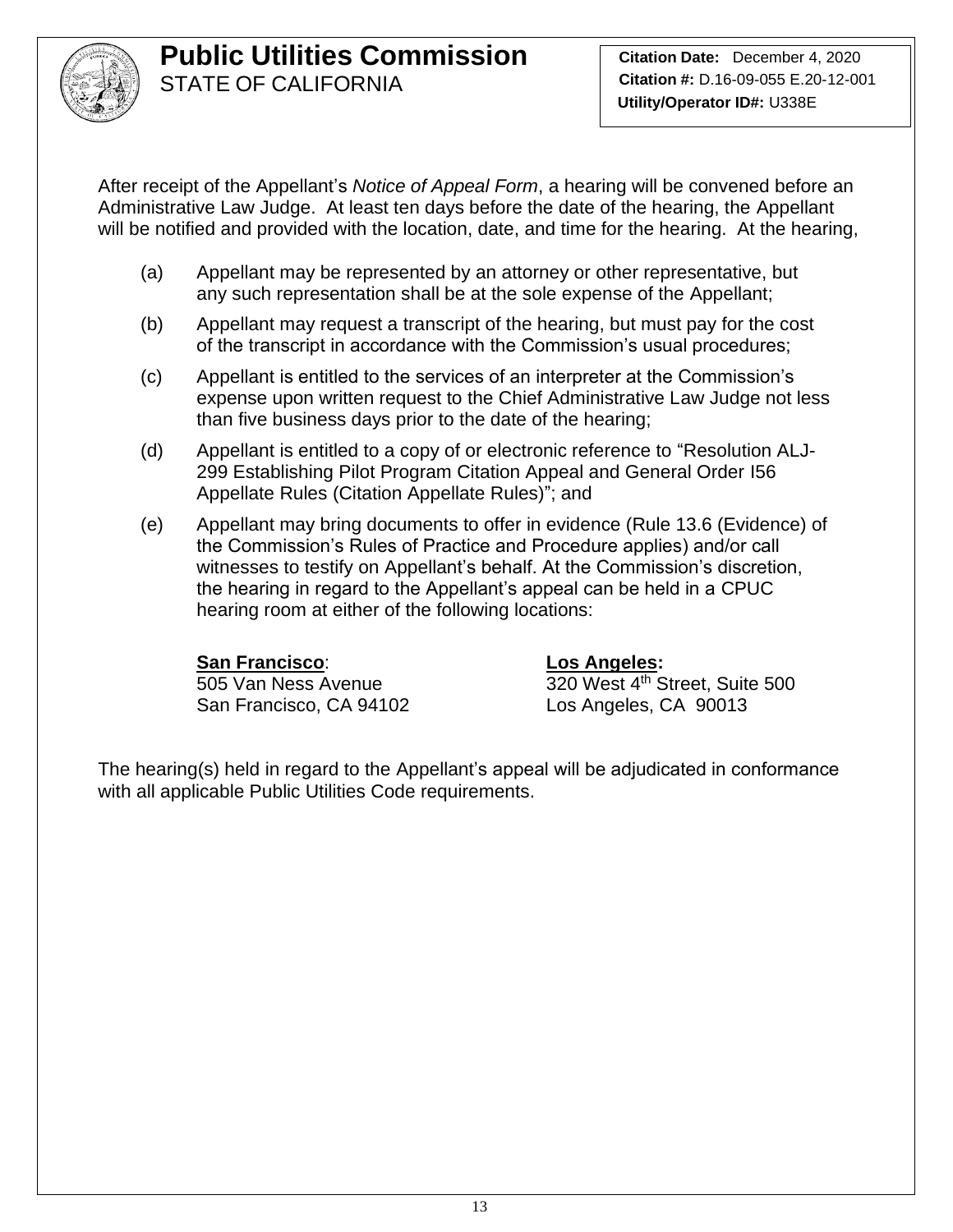

#### **Notice of Appeal Form Appeal from Citation issued by Safety and Enforcement Division (Pursuant to Decision 16-09-055)**

| <b>Appellant:</b>                                                      |                                                                                                      |
|------------------------------------------------------------------------|------------------------------------------------------------------------------------------------------|
|                                                                        | Citation Date: ________________________                                                              |
| [Name]                                                                 |                                                                                                      |
|                                                                        | Utility/Operator ID#: \\square\\sqrtD#!\\sqrtD#!\\sqrtD#!\\sqrtD#!\\sqrtD#!\\sqrtD#!\\sqrtD#!\\sqrtD |
| [Title]                                                                | Appeal Date: <u>________________________</u>                                                         |
| [Utility Name]                                                         |                                                                                                      |
| [Mailing Address]                                                      |                                                                                                      |
| [City, CA Zip Code]                                                    |                                                                                                      |
|                                                                        |                                                                                                      |
|                                                                        |                                                                                                      |
| [Utility/Operator Name] [Citation Number]<br>and Enforcement Division" |                                                                                                      |
|                                                                        |                                                                                                      |

Statements supporting Appellant's Appeal of Citation (You may use additional pages if needed and/or attach copies of supporting materials along with this form).